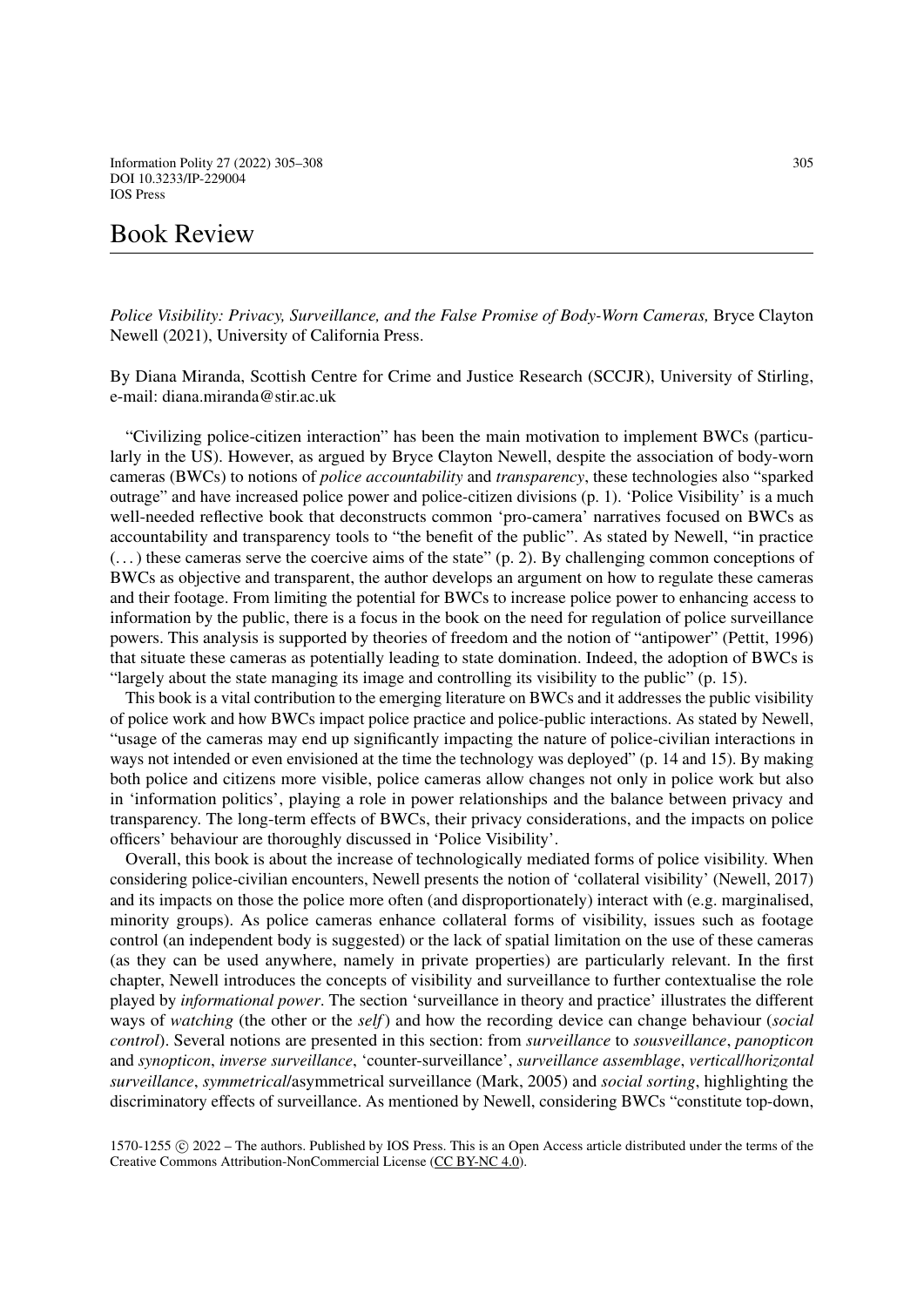state-controlled surveillance systems – with the potential to invade the most private precincts of citizens' (or immigrants') lives – should provoke thoughtful and critical policy development *prior* to the adoption of these tools" (p. 37). The author adds that these policies should also respond to ongoing empirical research. Based on qualitative work with police officers and other stakeholders (from activists to BWC developers), the author provides not only a very interesting theoretical and conceptual analysis but also an incredibly rich empirical account of how BWCs impact police daily work. This reinforces the importance of understanding police perspectives when implementing new technology such as BWCs (Miranda, 2022).

The second chapter continues to highlight how these cameras enhance the visibility of both individual citizens and state actors (i.e. the police), which can unintentionally present or exacerbate unintended, negative consequences such as the 'collateral visibility' (p. 66). As previously mentioned, despite the claims for oversight and police accountability, the use of BWCs highlights significant privacy concerns. These are discussed in relation to violations emerging from 1) surveillance state activities and as 2) a consequence of access to the recordings. A theoretical analysis focused on the notion of "antipower" allows a reflection focused on *domination* and the power dynamics involved in police-citizen encounters. As stated by Newell: "in the cases of police body cameras and bystander video, the ability to document and access information about government action and government surveillance programs can act as a form of antipower, reducing domination" (p. 59). However, when considering the opportunities for public access to information regarding transparency and accountability, the author emphasises this can still "violate individual rights to privacy" if information is shared under FOI laws (p. 60). Indeed, the use of these cameras "can be a two-edged sword. It promises some benefits but also poses important problems" (p. 61). Ultimately, these benefits and problems are "tied to the concept of police visibility" (p. 63).

The third chapter goes beyond the use of BWCs and looks at the example of bystander video and its impacts on police work. Newell provides different examples of court decisions that protect the 'right to record officers in public' (p. 75) and discusses how video captured by bystanders significantly impacts public perceptions of police legitimacy. The officers' perceptions of bystander video are then explored considering existing literature and empirical work conducted by the author. Similarly, to the study conducted by Sandhu and Haggerty (2017), officers' responses and concerns differed as 'affected bystanders' ('camera shy', 'habituated' or 'strategic advantage') and their fears about visibility and exposure were particularly focused on their physical safety and control of interactions with bystanders in daily work (as the camera can be seen as a distraction or obstruction). Beyond the physical use of cameras and the problems of spatial proximity/loss of control, there were also concerns with how bystander video can be disseminated online (namely issues with decontextualization of events or its potential for misinterpretation/representation and accountability-related concerns).

In the fourth chapter, Newell explores officers' perceptions of BWC through interviews and survey data. This fieldwork began in 2014, right after the police shooting of Michael Brown. This timely empirical work was developed when these cameras went 'mainstream', allowing the impacts of technology implementation to be evaluated as the BWC was perceived as an "independent witness of events" (p. 106). Different concerns and benefits are discussed. Officers perceive the BWC as a useful source of evidence not only in criminal prosecutions but also in case there are claims of misconduct. From their perspective, the BWC appears as a response to bystander video, offering them protection and the opportunity to "educate the public" on what police work entails. However, there are also some accountability-related concerns with the increased scrutiny of police actions or perceived objectivity of the footage captured. Police officer's subjective concerns highlighted "that the cameras did not actually depict their field of view or even capture sensory evidence that might inform and officer's behavior, especially in high-stress or rapidly evolving situations" (p. 111). Similar to bystander video, there are concerns with misinterpretation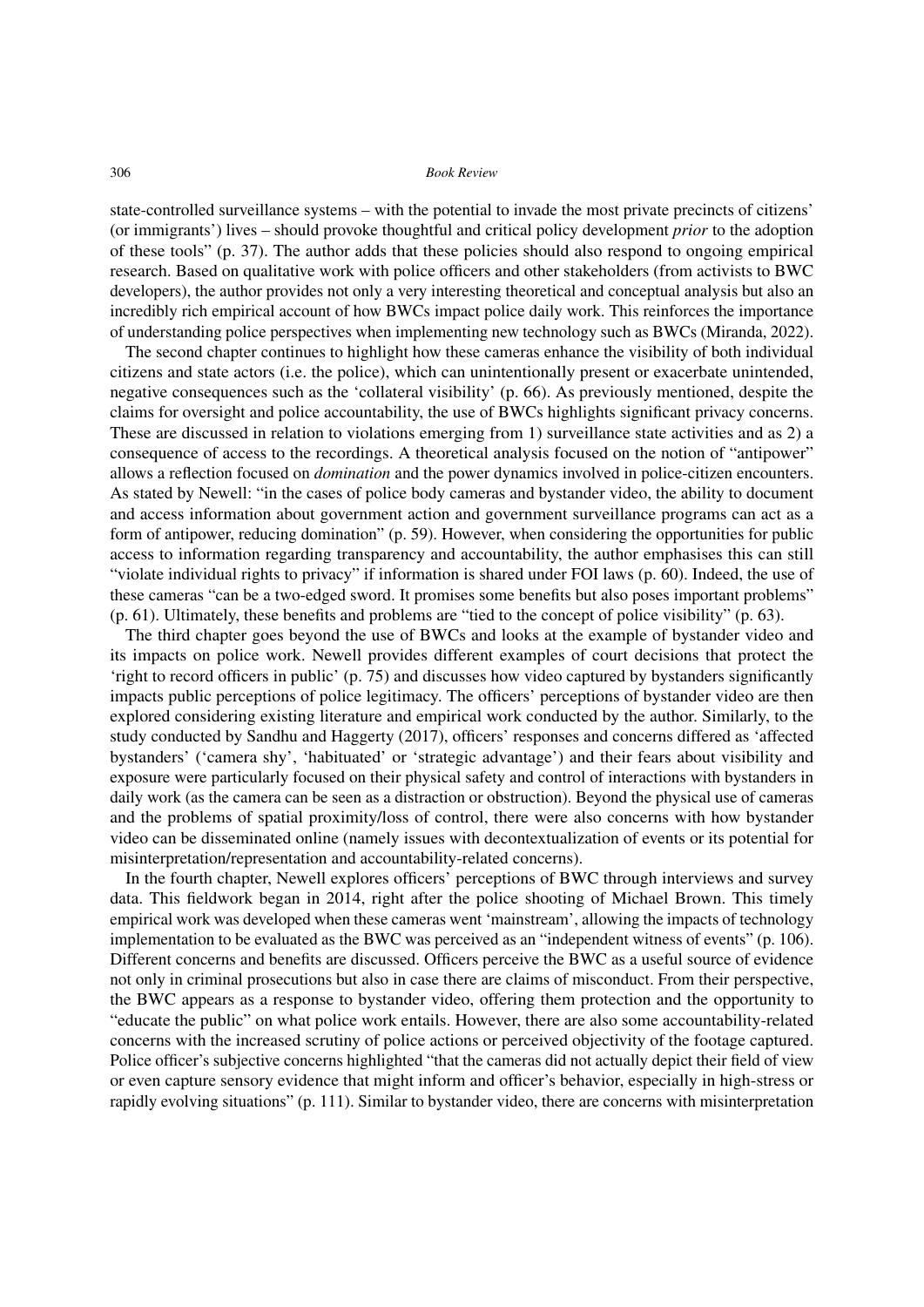of (subjective) experiences and a potential over-reliance on video footage. Officers also expressed privacyrelated concerns in relation to their daily life at work (e.g., unintentional recording of private conversations or situations) or when interacting with civilians (e.g., recording their home or sensitive statements). Lastly, police officers often stated the BWC can be a distraction that can impact their own safety and interaction with members of the public (for instance, the requirement to notify civilians when recording was discussed as an issue). Overall, the adoption of BWC does "shape and modify the nature of routine police work as well as public perceptions of police (p. 120 and 121) but it "is clearly an act of information politics, and it changes the way individual officers engage with and exert power in the course of conducting and explaining their work" (p. 119).

In the fifth chapter, BWCs are presented as a tool for the techno-regulation of the police. When considering frontline police work, Newell explores how the use of these cameras "is regulated by law as well as by the technology itself" (p. 149). If human behaviour can be regulated through technology, the author analyses how BWCs change officers' behaviour and how they "perform" differently. For instance, the need to be more careful with the language or jokes used when interacting with members of the public. However, as stated by one of the participants "sometimes you need to talk street when working the street". In relation to legal regulation, the author highlights the lack of clarity regarding camera activation, notification of recording, use of video footage in court, and public disclosure of video. Lastly, the author also discusses the impact of BWCs on report writing (in particular if this occurs after watching the footage) in "a new era in which something had to be on video or else no one would believe it had happened". Termed as the "video or it didn't happen" effect, it is the potential for BWC footage to "[take the place] of an officer's word and written report" (p. 145). Vulnerabilities and opportunities are discussed by the participants as they adapt their behaviour with the adoption of BWCs. However, "attempts to regulate the police, whether through law or technology, should not serve to entrench or exacerbate existing problems of trust between the public and the police" (p. 150).

The sixth and last chapter is focused on public disclosure and video dissemination online. Several issues are raised in relation to the recording of intimate moments and sensitive personal situations, namely violations of privacy of officers and members of the public. The participants' concerns with footage highlight that it does not only invade civilian privacy but also their own (e.g. supervision review, private conversations or 'venting'). However, more importantly, the officers interviewed are particularly worried with how such footage is made available and accessible to the public. The difficulties navigating public disclosure laws are highlighted (p. 163) and, ultimately, it is agreed that "footage subject to public disclosure could cause harm" (p. 160). Officers do not necessarily agree the public should have access to BWC footage (unless they are involved in the incident or in case the footage must be used as evidence or as a training tool). However, this perception has changed over time and officers became 'less averse to limited public disclosure"' (p. 160), even if they are still concerned with the online dissemination of these videos. The participants also raise more practical and safety-related concerns, particularly about the costs and resources needed to handle public disclosure requests. Hence, "*collateral visibility*, or the unintended increase in the visibility of ordinary citizens due to a combination of body-camera usage and liberal public disclosure laws – ostensibly adopted to make the *police* more visible – becomes an important variable to consider when developing law or public policy in this area" (p. 155).

In conclusion, 'Police Visibility' provides an extremely relevant empirical and legal analysis of BWC adoption and its impacts on police practice and privacy of civilians. By highlighting the tensions between privacy and transparency and the changing informational practices, more balanced approaches of access and control of information are needed. As stated in the introduction: "we need an information policy that allows for balanced oversight but also avoids making personal privacy a part of the collateral damage